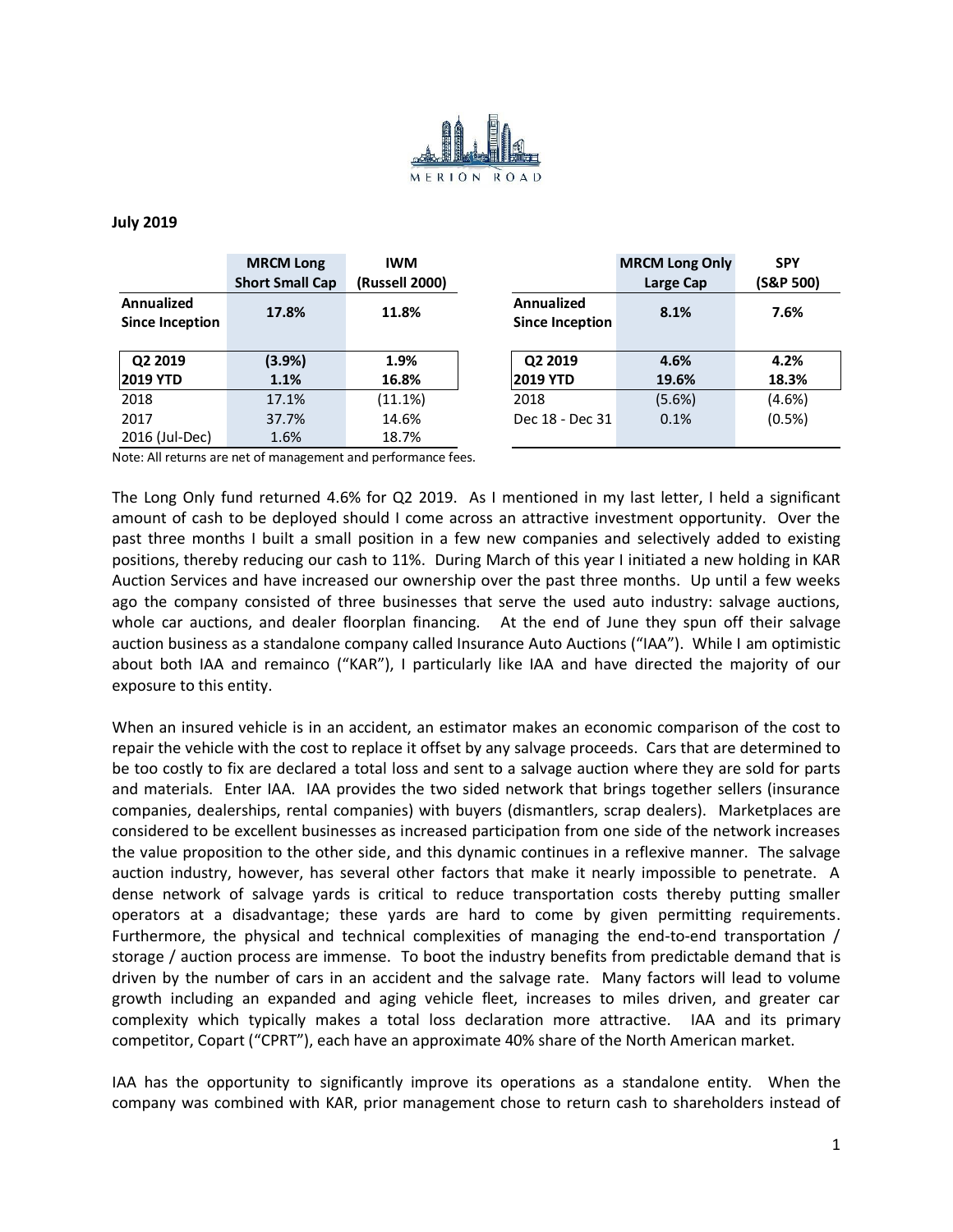growing the business. I think we can all agree that reinvesting capital in an industry with large barriers to entry, stability of earnings, and high returns on incremental invested capital seems like a better use. New IAA management has outlined that its cash priorities are first debt reduction, followed by strategic growth, and then and capital returns. Given the significant cash generation of the business and the fact that the company is nearly within its target ratio of 2.0-3.0x (currently at 3.1x), I think we will see greater investments sooner rather than later.

CPRT has emphasized reinvestment and its trajectory provides a good roadmap for IAA. For instance, over the last 3 years CPRT has added 30 salvage yards to their base and currently has a presence in Canada, Brazil, Finland, Germany, the UK, Ireland, Spain, the UAE, Oman, and Bahrain. During the same period IAA has only increased its footprint by 12 and its international operations are relegated to Canada and the UK. Geographic expansion is an obvious opportunity for IAA as auctions are a global business (30% of IAA U.S. volume is exported) and the strength of a marketplace is determined by the depth of its suppliers/buyers. There remains a large margin differential between IAA and CPRT as well. Many factors can impact a like-for-like comparison including IAA's lack of owned real estate, customer mix, dual physical/online auctions, and service revenue. Some of these factors are structural while others are not. Improvements to IAA's customer facing technology solutions, ancillary service offerings, and operating structure should lead to margin enhancement. Management has said that they will provide more details on their margin expansion plan at an investor day early next year.

IAA is currently trading at 15.0x consensus 2020 EBITDA while CPRT is at 19.5x. Importantly these multiples do not give IAA credit for potential operating improvements. Taking a step back, IAA is a newly traded company that is valued at a meaningful discount to its closest peer with the market giving little credit for the potential of earnings improvement. I like these types of situations as it seems like the company is in the double penalty box with a discounted multiple on discounted estimates.

The Long Short fund incurred a loss during the quarter of 3.9%. It's obviously frustrating to report a loss for the period and all else being equal I would prefer to see the prices of our holdings go up rather than down. But we must also remember that the reported price is simply the last traded price – nothing more, nothing less. Prices can rise and fall for a whole host of reasons, sometimes having nothing to do with fundamental value. When price and fundamentals diverge, as can often be the case with more illiquid securities, it presents an attractive buying or selling opportunity. In this context frustration turns to optimism as I have been able to add to positions at more attractive levels.

Mastech Digital ("MHH") was the largest driver of negative returns as it fell 23% during the period. MHH is an IT staffing company that was spun-off from iGate, an IT outsourcing company, back in 2008. iGate subsequently made the transformative acquisition of Patni in 2011 and sold the entire company to Capgemini in 2016 for \$4bn. Following this sale, the two co-founders turned their attention to growing MHH. In 2016 they brought in a new CEO, Vivek Gupta, to help reposition the company toward a higher valued product and in 2017 they provided the equity funding for the acquisition of Infotrellis, a data and analytics company (thereby increasing their joint ownership from 50% to 60% of the company). I built an initial position in early 2018 at roughly current prices and it was the source of significant positive performance last year as I made sales at higher levels. Mr. Market has provided us with another bite at the apple, and I have been adding to our position on recent weakness.

With regards to IT staffing, MHH provides temporary employees on a wholesale basis to system integrators and other IT staffing firms as well as on a retail basis directly to consumers. While this is a competitive, economically sensitive, and lower margin business, execution has been very encouraging.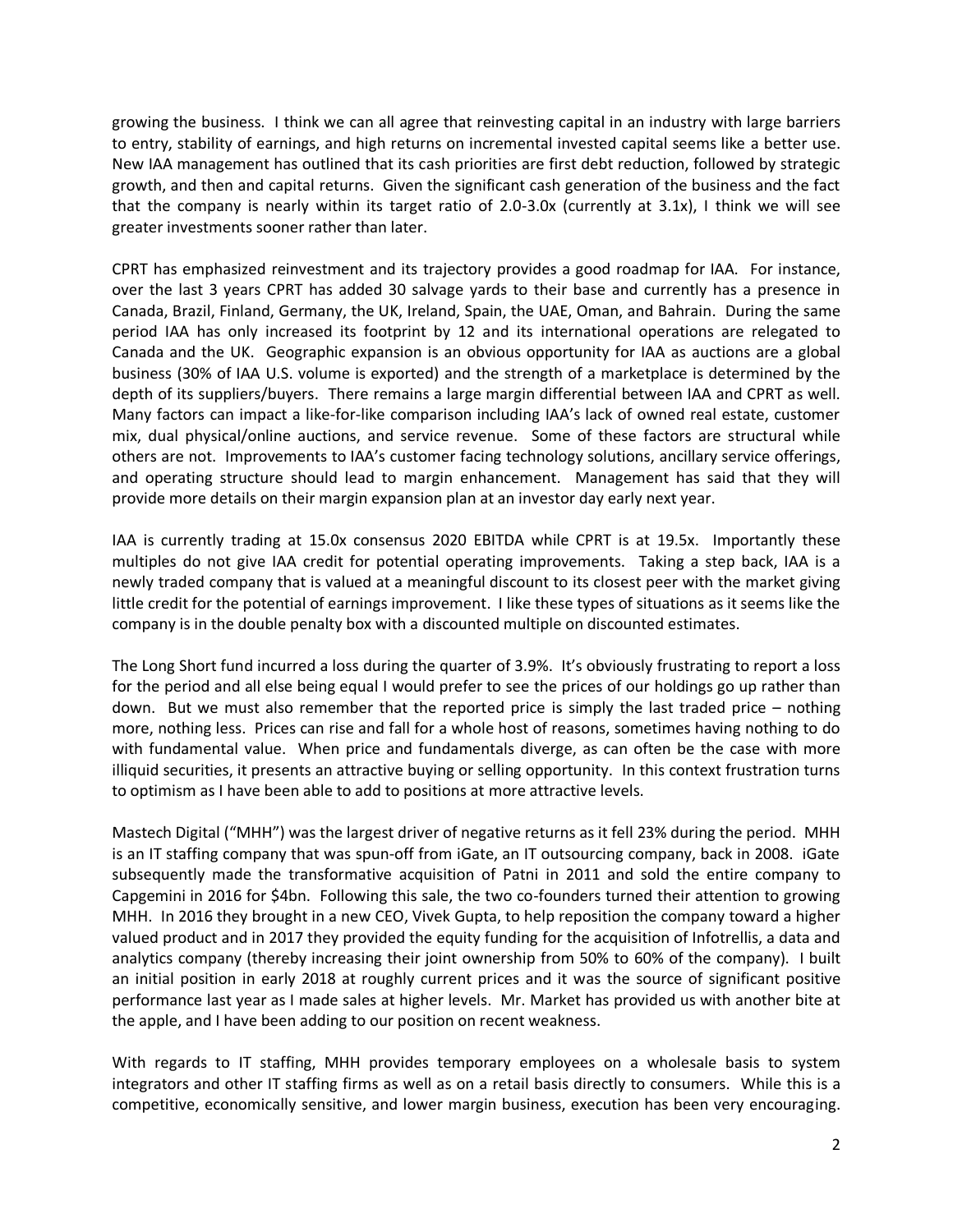Vivek has focused on serving higher-growth digital needs like cloud, mobility, and social over traditional IT services such as Oracle mainframe. Employees addressing digital needs typically generate a 2-3% higher margin for MHH, which is significant given that operating margins are in the mid-single digits. Today 30% of their staffing work is digital versus less than 20% when Vivek took over as CEO, and this trend should continue. The industry has been growing in the mid-single digits and is forecasted to grow 4% in 2019. MHH has surpassed this level, growing 11% in 2018 and 7% in Q1 2019. Margins have expanded despite the additional long-term investments the company has made in upgrading its systems and expanding its offices. Industry participants I have spoken with have given positive reviews of the company.

The data and analytics business provides project-based consulting services solely focused on digital technologies such as master data management, enterprise data integration and digital transformation (i.e. implementation of Salesforce.com CRM). When MHH acquired this business a large part of the consideration came in the form of contingent payments based upon one and two year segment EBIT. The first year hurdle was not met, meaning that MHH was not required to make an additional payment to prior management. The second year concludes in July of this year and it is still too close to call. I doubt MHH specifically throttled the business, but it is clear that they would not have benefited from any outperformance. These disincentives will go away once the testing period concludes. Of note, in the last few quarters the company has begun to make investments that will improve segment sales and offshore delivery services. The industry as a whole is forecasted to grow at a 12% CAGR from now until 2023. Senior management incentive compensation is tied to achieving 25% segment growth annually from 2020-2023.

MHH is currently trading at a little less than 6.0x my estimate of 2020 EBITDA and around 5.5x free cash flow (after adjusting for one-off expenses related to office relocation and expansion). Most IT staffing companies trade at 7-9x EBITDA while data and analytics companies are typically valued at 9-11x. At 8.5x MHH would be worth \$8.50 or 75% above the current price. So the question remains, why has the stock traded down so much and what is going to change?

Ignoring the prior point with regards to the contingent consideration, there is a more obvious explanation for the stock underperformance and a potential catalyst. Upon closing the Infotrellis acquisition MHH's goal was to pay down debt and subsequently pursue additional acquisitions. While the company has generated strong earnings since then, earnings have not been converted into cash as their accounts receivables balance and unbilled receivables balance have ballooned by \$10mm. I believe this has been the biggest factor weighing on the stock. Over the last several quarters MHH has implemented a new ERP system which wreaked havoc on their billing processes. This type of upgrade can be very complicated and they are not the first company I have seen have issues. Fortunately, the cash conversion problem should be a temporary setback; and through my conversations with the management I believe that the worst is behind them. If working capital normalizes not only will we see earnings turn into cash, but we should also see a release of excess working capital that is currently on the balance sheet (allowing them to quickly de-lever). Once this occurs it will be hard for investors to ignore the almost 20% free cash flow yield that the company will generate.

Lastly, we must remember that this is a small-cap company with significant insider ownership. Not a lot of shares typically trade and all it takes is a few sellers to push the stock lower. One quantitative fund (i.e. investment decisions based on algorithms rather than fundamental research) has been selling over the past few quarters and as of March still owned 70k shares. It is possible that they could be weighing on the stock.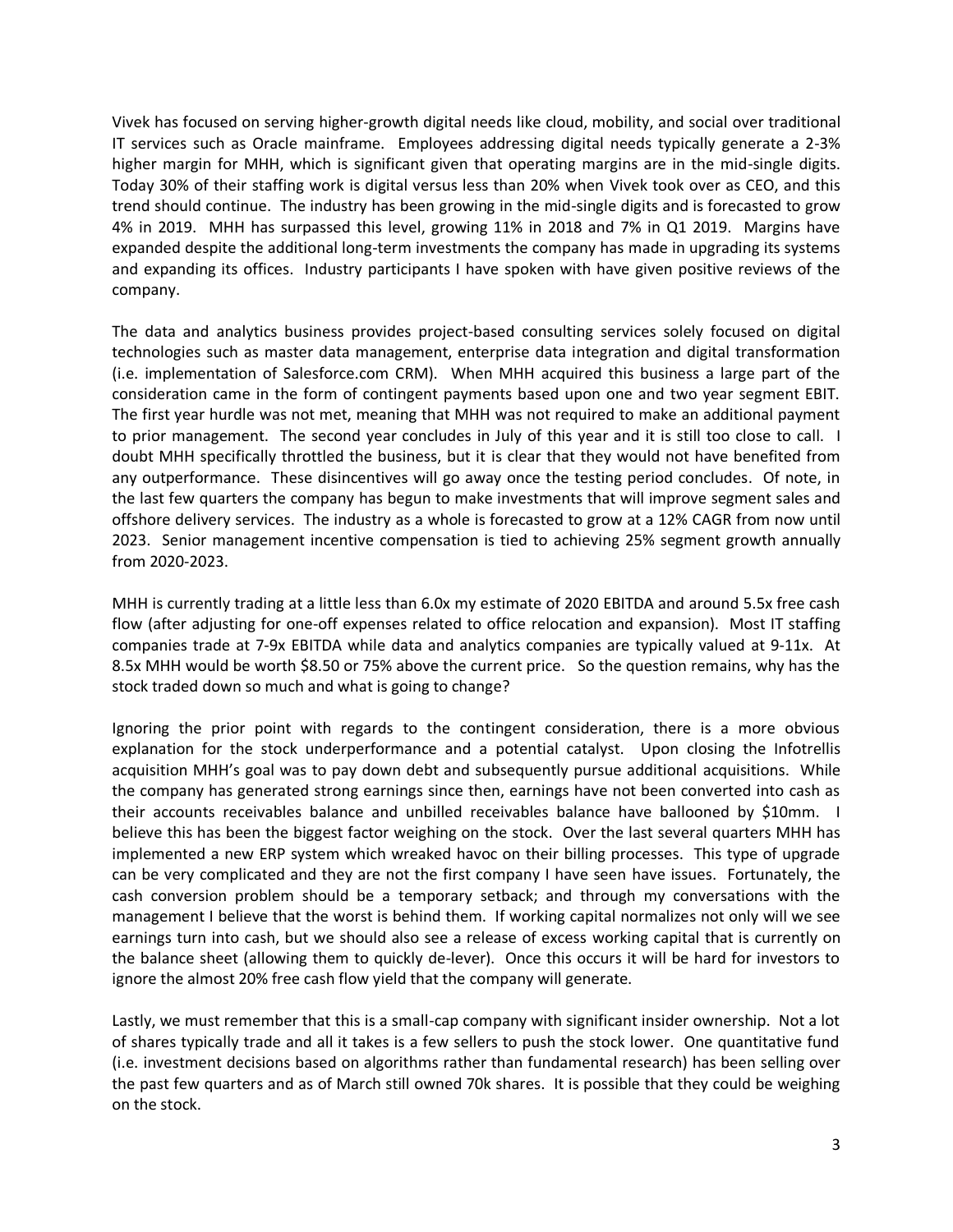Thank you again for your continued trust.

Sincerely,<br> $\bigcup_{\text{sym}}$   $\bigcup_{\text{sym}}$ 

Aaron Sallen